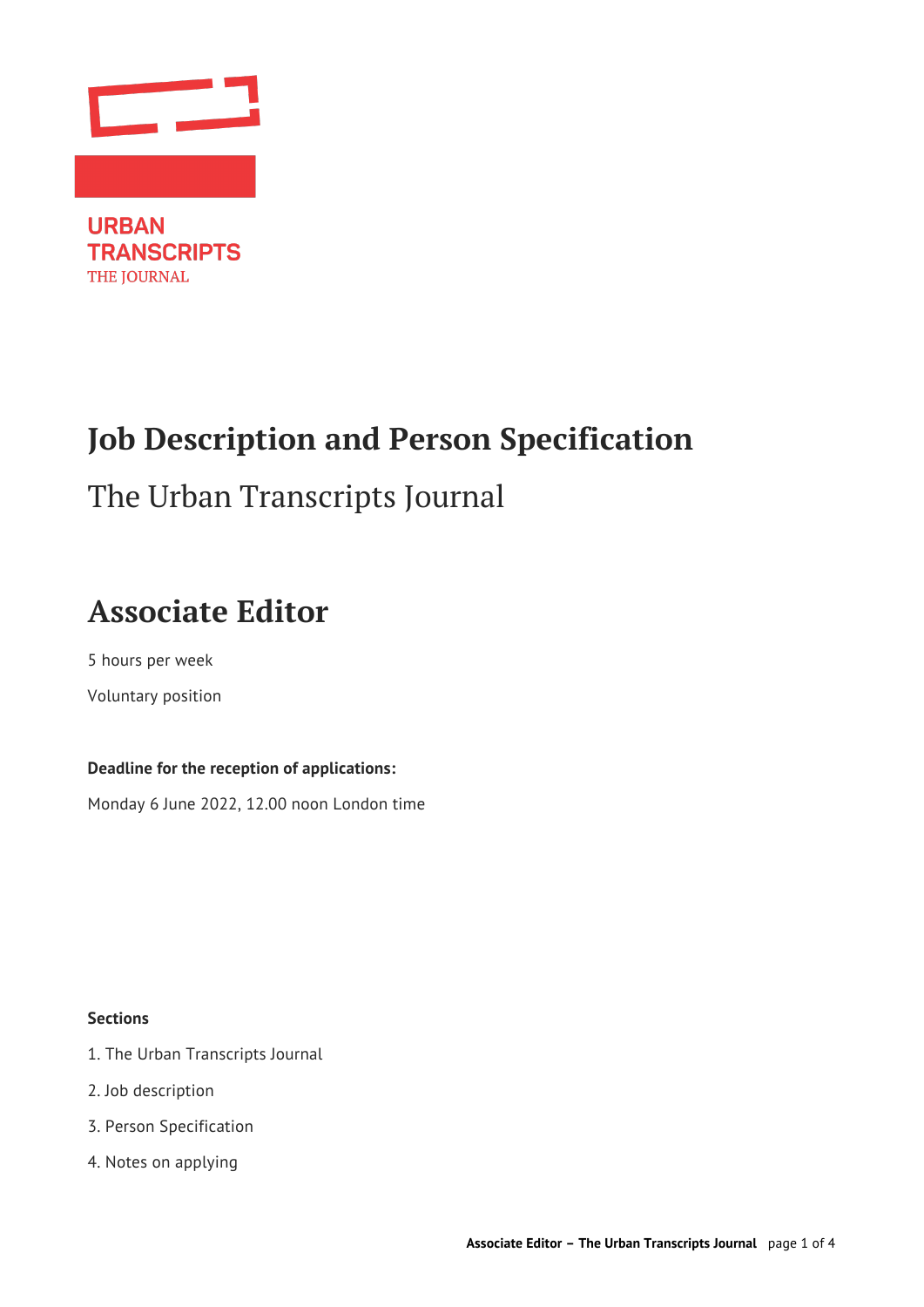### **1. The Urban Transcripts Journal**

The Urban Transcripts Journal is an editorially independent, not-for-profit, open-access publication. Aiming to *transcribe the urban*, the journal was launched in 2017 driven by a vision of a free and open exchange of knowledge and ideas in response to the challenges our cities are facing. Since then we have been publishing contributions from authors around the world, including peer-reviewed research, work in visual arts and creative writing, activist and community voices. In 2021 the journal was awarded by Humboldt University in Berlin for its work on promoting and enabling open-access publishing. The Urban Transcripts Journal is part of Urban Transcripts, a not-for-profit trans-european network of associates who have been initiating public events, workshops and urban laboratories in response to local urban challenges, in partnership with multiple stakeholders in various cities in Europe since 2010.

#### **Our purpose**

To recognise, value, and advance a multitude of knowledges on the City produced through a synergy of scientific and professional disciplines, lived experiences, and cultural practices.

#### **Our vision**

A transformative knowledge commons for the City

#### **Our mission**

We publish work in a variety of formats and media, exploring the interaction of people, policies, and spaces, in cities across the world, bringing together research, design and policy proposals, activist and community voices, visual arts and creative writing, in a critical and analytical discourse on the city created by a diversity of perspectives from the Global North and the Global South.

#### **Our values**

| Openness     | We are open to different formats and media, multiple disciplines, and a<br>diversity of voices.                            |
|--------------|----------------------------------------------------------------------------------------------------------------------------|
| Togetherness | We work together, supporting and learning from each other, our contributors,<br>our reviewers, our editors, our readers.   |
| Fairness     | From our workplaces to our cities, we have a role to play in addressing<br>injustices and promoting a culture of fairness. |
| Curiosity    | We seek to discover new things about our cities and their people.                                                          |
| Care         | We take care in producing work that is technically and intellectually rigorous.                                            |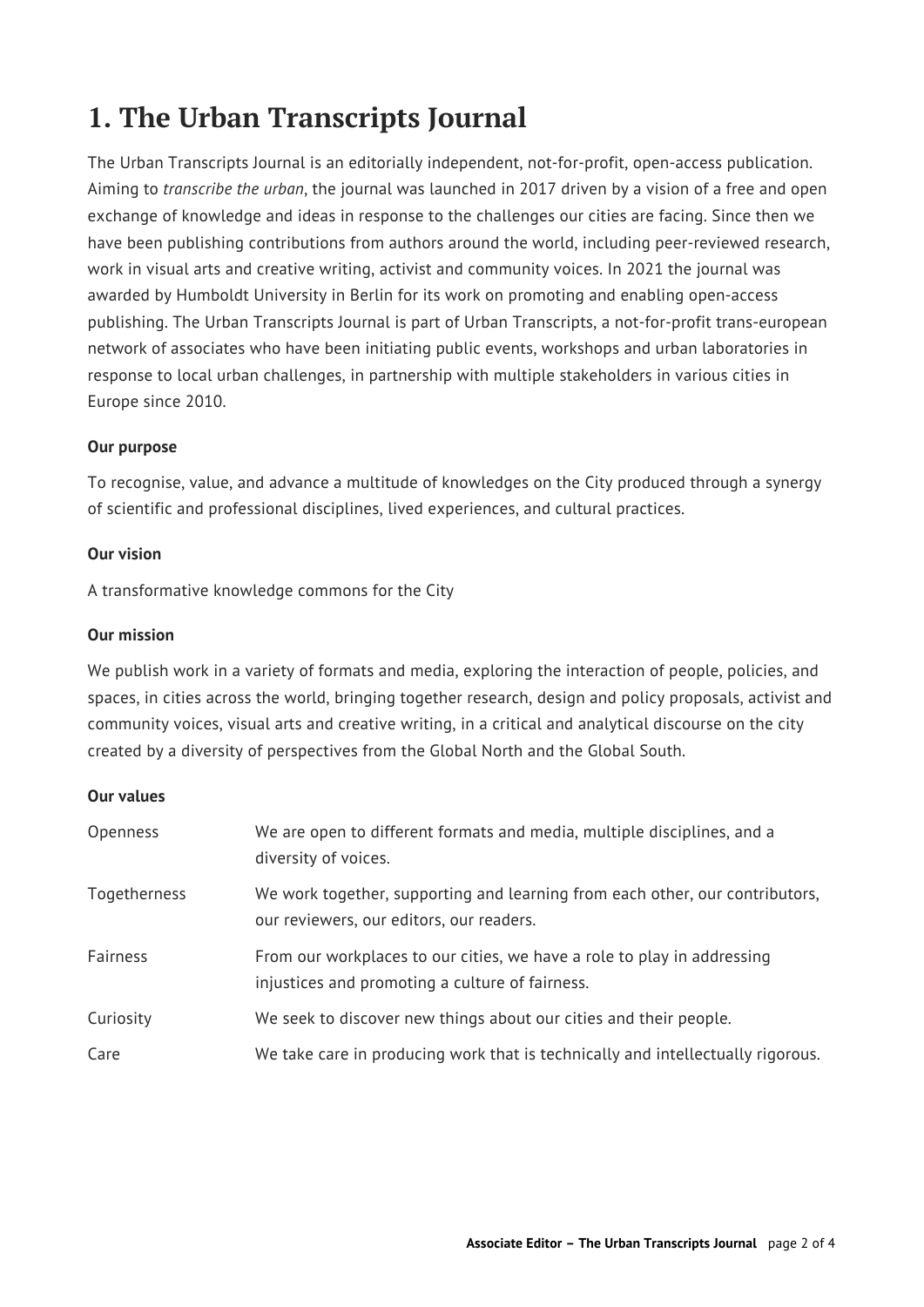## **2. Job description**

We are looking for a team player who shares our passion for exploring and learning from the City to join us as an Associate Editor in The Urban Transcripts Journal. The Associate Editor will lead the development of one or more of the journal's sections and actively support the journal's technical work streams. You will be helping us connect and engage with contributors and readers from around the world while pursuing high quality publishing. This is an opportunity to gain valuable experience in editorial work, be part of a purpose-driven values-led team, and contribute to open-access publishing for a global community of researchers, practitioners, artists and activists.

#### **Overall objective**

To lead the current operation and future development of one or more of the journal's sections and actively support the journals' technical work streams according to their interest and expertise.

#### **Duties and responsibilities**

- 1. Identifying, reaching out, liaising and collaborating with potential contributors, towards publishing content for their allocated section(s).
- 2. Reviewing and editing content for their section(s) from submission to publication including: screening submissions, fact-checking, substantive line editing, copyediting and proofreading.
- 3. Working with colleagues across the journal team to coordinate, undertake and assign tasks throughout the submission-to-publication cycle.
- 4. Contribute to the development of internal content including editorials and calls for submissions, as well as in interviews and book reviews.
- 5. Support journal-wide work streams beyond content-related work, these include: social media and communications, marketing and fundraising, web design and typesetting (WordPress).
- 6. Other duties and responsibilities which may arise in order to achieve the overall objective.

#### **Key contacts**

The Associate Editor will be reporting to the Editor-in-Chief and will be working closely with colleagues across the team.

#### **Workload**

Workload is organised around the publishing cycle of the journal with busier periods closer to each issue's publishing date. It is estimated at an average of 5 hours per week.

#### **Location**

The position is not office-bound. We are happy to have anyone from any corner of the world join our team. Team members are currently based in London, Berlin, Paris, Amsterdam, Athens, and Brussels.

#### **Remuneration**

This is an unpaid position.